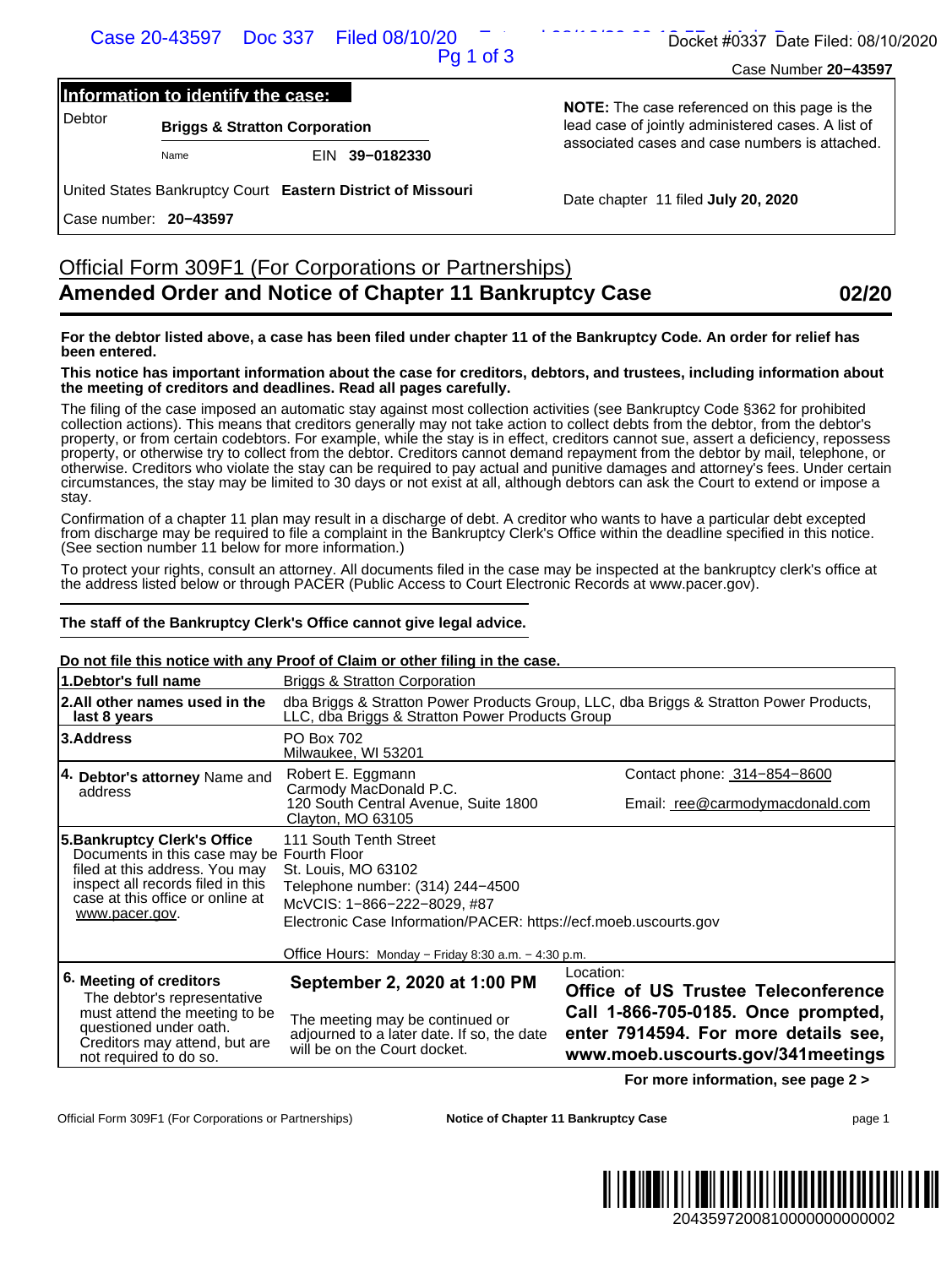# Case 20-43597 Doc 337 Filed 08/10/20 Entered 08/10/20 09:12:57 Main Document

|                                                                                                                                                                        |                                                                                                                                                                                                                                                                                                                                                                                                                                                                                                                                                                                                                       | Pg 2 of 3                                                                                                                                                                                                                                                                                                                                                                                                                                                                                                                                                                       |  |  |
|------------------------------------------------------------------------------------------------------------------------------------------------------------------------|-----------------------------------------------------------------------------------------------------------------------------------------------------------------------------------------------------------------------------------------------------------------------------------------------------------------------------------------------------------------------------------------------------------------------------------------------------------------------------------------------------------------------------------------------------------------------------------------------------------------------|---------------------------------------------------------------------------------------------------------------------------------------------------------------------------------------------------------------------------------------------------------------------------------------------------------------------------------------------------------------------------------------------------------------------------------------------------------------------------------------------------------------------------------------------------------------------------------|--|--|
| Debtor Briggs & Stratton Corporation                                                                                                                                   |                                                                                                                                                                                                                                                                                                                                                                                                                                                                                                                                                                                                                       | Case number 20-43597                                                                                                                                                                                                                                                                                                                                                                                                                                                                                                                                                            |  |  |
| <b>7. Proof of Claim deadline</b>                                                                                                                                      | Deadline for filing<br><b>Proof of Claim:</b>                                                                                                                                                                                                                                                                                                                                                                                                                                                                                                                                                                         | Not yet set. If a deadline is set, the court will<br>send you another notice.                                                                                                                                                                                                                                                                                                                                                                                                                                                                                                   |  |  |
|                                                                                                                                                                        | For a governmental unit:<br>visiting www.uscourts.gov.                                                                                                                                                                                                                                                                                                                                                                                                                                                                                                                                                                | <b>January 19, 2021</b><br>A Proof of Claim is a signed statement describing a creditor's claim. A Proof of Claim form is<br>not included with this notice. You can obtain one at any Bankruptcy Clerk's Office, or by                                                                                                                                                                                                                                                                                                                                                          |  |  |
| <b>Attention:</b><br>All Proofs of Claims<br>should be filed with the<br>Claims Agent for this<br>case or with the Court.                                              | • you file a Proof of Claim in a different amount; or<br>• you receive another notice.                                                                                                                                                                                                                                                                                                                                                                                                                                                                                                                                | Your Claim will be allowed in the amount scheduled unless:<br>• your claim is designated as <i>disputed, contingent, or unliquidated;</i>                                                                                                                                                                                                                                                                                                                                                                                                                                       |  |  |
|                                                                                                                                                                        | scheduled.                                                                                                                                                                                                                                                                                                                                                                                                                                                                                                                                                                                                            | If your claim is not scheduled or if your claim is designated as <i>disputed</i> , contingent, or<br>unliquidated, you must file a Proof of Claim or you might not be paid on your claim and you<br>might be unable to vote on a plan. You may file a Proof of Claim even if your claim is                                                                                                                                                                                                                                                                                      |  |  |
|                                                                                                                                                                        |                                                                                                                                                                                                                                                                                                                                                                                                                                                                                                                                                                                                                       | You may review the schedules at the Bankruptcy Clerk's Office or online at www.pacer.gov.                                                                                                                                                                                                                                                                                                                                                                                                                                                                                       |  |  |
|                                                                                                                                                                        | Secured creditors retain rights in their collateral regardless of whether they file a Proof of<br>Claim. Filing a Proof of Claim submits a creditor to the jurisdiction of the Bankruptcy Court,<br>with consequences a lawyer can explain. For example, a secured creditor who files a Proof of<br>Claim may surrender important nonmonetary rights, including the right to a jury trial.<br>Proofs of Claims can be filed via the Court's Electronic Proof of Claim system (ePOC)<br>found on the Court's web site at www.moeb.uscourts.gov.<br>Do not include this notice with any filing you make with the Court. |                                                                                                                                                                                                                                                                                                                                                                                                                                                                                                                                                                                 |  |  |
| Claims Agent Information:                                                                                                                                              |                                                                                                                                                                                                                                                                                                                                                                                                                                                                                                                                                                                                                       | Briggs & Stratton Corporation, Claims Processing Center, c/o Kurtzman Carson Consultants, LLC<br>222 N Pacific Coast Highway, 3rd Floor El Segundo, CA 90245 Hotline: 866-544-7045                                                                                                                                                                                                                                                                                                                                                                                              |  |  |
| <b>8. Exception to discharge</b><br>deadline<br>The Bankruptcy Clerk's Office<br>must receive a complaint and<br>any required filing fee by the<br>following deadline. | Deadline for filing the complaint:<br>If $\S$ 523(c) applies to your claim and<br>you seek to have it excepted from<br>discharge, you must start a judicial<br>proceeding by filing a complaint by the<br>deadline stated below.                                                                                                                                                                                                                                                                                                                                                                                      | <b>November 2, 2020</b><br>The deadline to file such complaints for any<br>creditor added to this case after the date of the<br>initial Notice and Order of Commencement shall<br>be the later of the original deadline or 60 days<br>after the date on the certificate of service of the<br>notice given pursuant to L.R. 1009.                                                                                                                                                                                                                                                |  |  |
| 9. Creditors with a foreign<br>address                                                                                                                                 |                                                                                                                                                                                                                                                                                                                                                                                                                                                                                                                                                                                                                       | If you are a creditor receiving notice mailed to a foreign address, you may file a motion asking<br>the Court to extend the deadlines in this notice. Consult an attorney familiar with United<br>States Bankruptcy Law if you have any questions about your rights in this case.                                                                                                                                                                                                                                                                                               |  |  |
| 10. Filing a Chapter 11<br>bankruptcy case                                                                                                                             |                                                                                                                                                                                                                                                                                                                                                                                                                                                                                                                                                                                                                       | Chapter 11 allows debtors to reorganize or liquidate according to a plan. A plan is not<br>effective unless the Court confirms it. You may receive a copy of the plan and a disclosure<br>statement telling you about the plan, and you may have the opportunity to vote on the plan.<br>You will receive notice of the date of the confirmation hearing, and you may object to<br>confirmation of the plan and attend the confirmation hearing. Unless a trustee is serving, the<br>debtor will remain in possession of the property and may continue to operate its business. |  |  |
| 11. Discharge of debts                                                                                                                                                 | deadline.                                                                                                                                                                                                                                                                                                                                                                                                                                                                                                                                                                                                             | Confirmation of a chapter 11 plan may result in a discharge of debts, which may include all<br>or part of your debt. See 11 U.S.C. § 1141(d). However, unless the Court orders otherwise,<br>the debts will not be discharged until all payments under the plan are made. A discharge<br>means that creditors may never try to collect the debt from the debtor except as provided in<br>the plan. If you want to have a particular debt owed to you excepted from the discharge<br>under 11 U.S.C. § 1141(d)(6)(A), you must file a complaint and pay the filing fee by the    |  |  |
|                                                                                                                                                                        |                                                                                                                                                                                                                                                                                                                                                                                                                                                                                                                                                                                                                       |                                                                                                                                                                                                                                                                                                                                                                                                                                                                                                                                                                                 |  |  |

**So Ordered:**

any S Schemer

United States Bankruptcy Court Judge **Date:** August 10, 2020

Any paper that you file in this bankruptcy case should be filed at the Bankruptcy Clerk's Office at the address listed in section number 6 of this Order and Notice. Registered electronic users should file through our Case Management/Electronic Case Files (CM/ECF) system at https://ecf.moeb.uscourts.gov. **This Court requires all attorneys to file electronically through CM/ECF.** You may inspect all papers filed, including the list of the debtor's property and debts and the list of the property claimed as exempt, at the Bankruptcy Clerk's Office or via the Internet if you have a PACER subscription. You may register for PACER at www.pacer.gov. Case status information is available 24 hours a day by contacting **McVCIS (Multi−Court Voice Case Information System)** or via the Internet using PACER. Information about the meeting of creditors, certain forms, and other matters can be obtained from the Court's website: http://www.moeb.uscourts.gov.